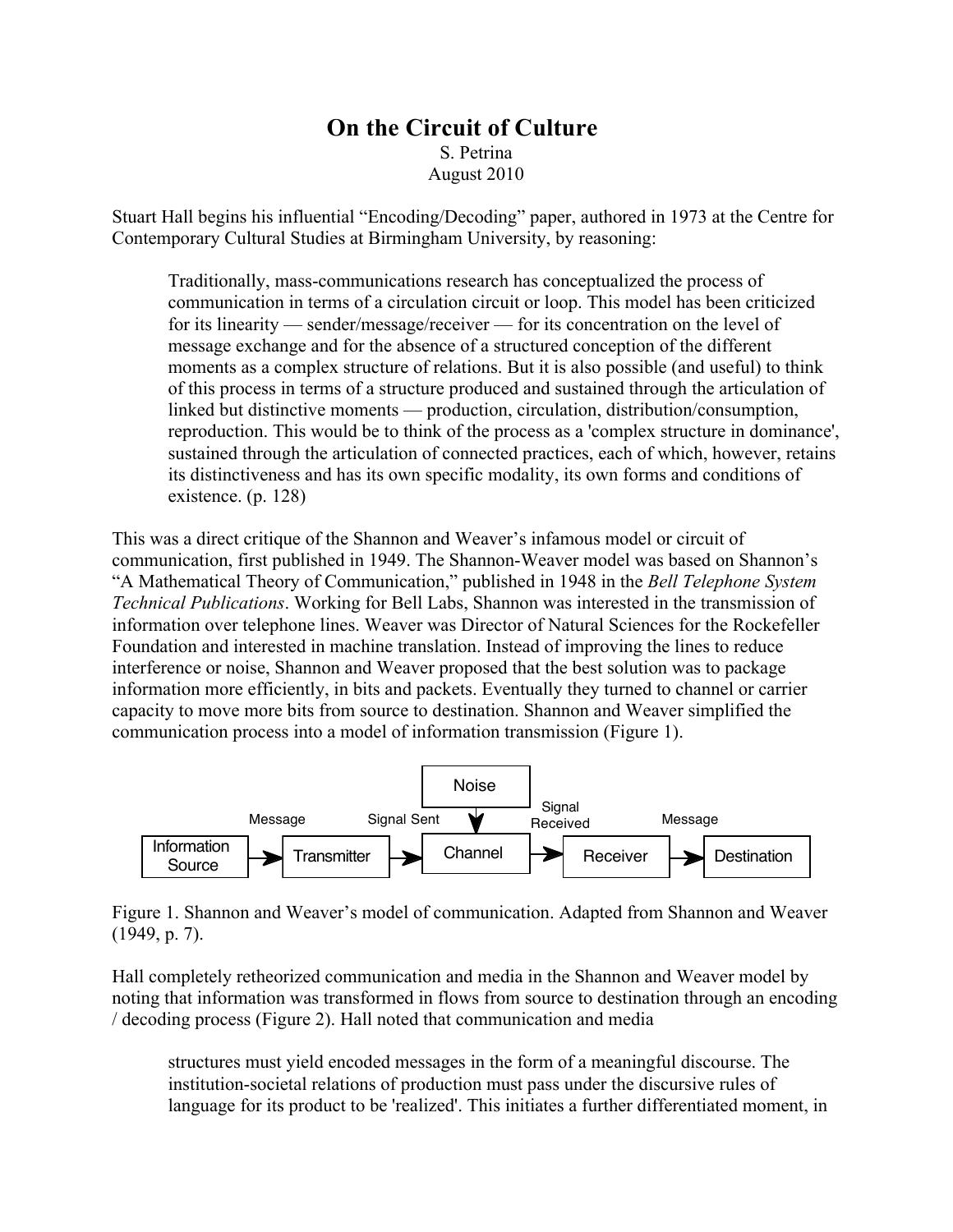which the formal rules of discourse and language are in dominance. Before this message can have an 'effect' (however defined), satisfy a 'need' or be put to a 'use', it must first be appropriated as a meaningful discourse and be meaningfully decoded. (p. 130)



Figure 2. Encoding/Decoding model or circuit. Adapted from Hall (1980, p. 130).

The encoding / decoding process is the articulation between moments in the circuit of culture. It is an intervening or mediating process by which messages or products transpire from moment to moment— from production to consumption to waste, etc. Again, Hall (1980) initially theorized the circuit of culture as "the articulation of linked but distinctive moments - production, circulation, distribution/consumption, reproduction" (p. 128).

Johnson adopted Hall's initial framing of capital and cultural "to represent a circuit of the production, circulation, and consumption of cultural products" (p. 46). "Each moment or aspect," he noted, "depends upon the others and is indispensible to the whole. Each, however, is distinct and involves characteristic changes of form" (p. 46). True to Hall's framing, readings or consumption of cultural texts were shaped but not determined by production and social relations. Each moment is articulated, but not given over in determined form by another.



Figure 3. Johnson's (1986, p. 47) Circuit of Culture.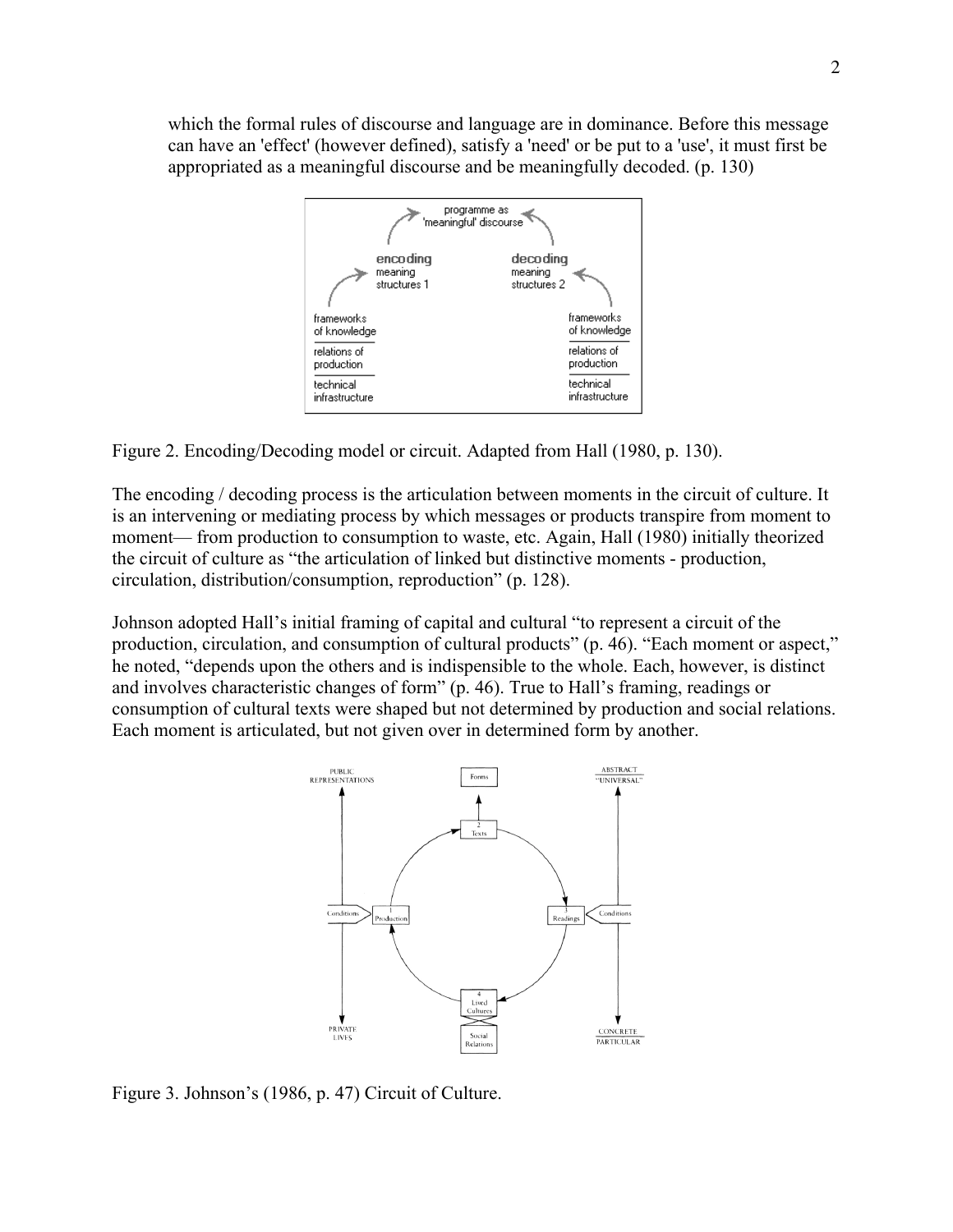Hall's "circuit of culture" was modified yet again in *Doing Cultural Studies* (Du Gay, Hall, Janes, Mackay & Negus, 1997) and has become a de facto model for "doing" cultural studies and media studies (Figure 4). In this circuit, representation, identity, production, consumption, and regulation are framed as cultural processes working in tandem— articulated but still operative as separate processes. Du Gay, Hall, Janes, Mackay and Negus used this model to demonstrate how these five cultural processes are inscribed into the material design and social uses of the Sony Walkman.



Figure 4. Circuit of Culture from DuGay, Hall, Janes, Mackay & Negus (1997, p. 3).

When the process of waste, or refuse, is added to this, the circuit is an entry into a complex political ecology of design. This circuit of culture makes it crucial to pay close attention to even the most mundane of products and services (Figure 5).

The challenge is to attend to or account for nodes or moments in the circuit. While it is not necessary to attend to all, it is necessary to provide a perspective on how the nodes articulate in the circulation of meaning.